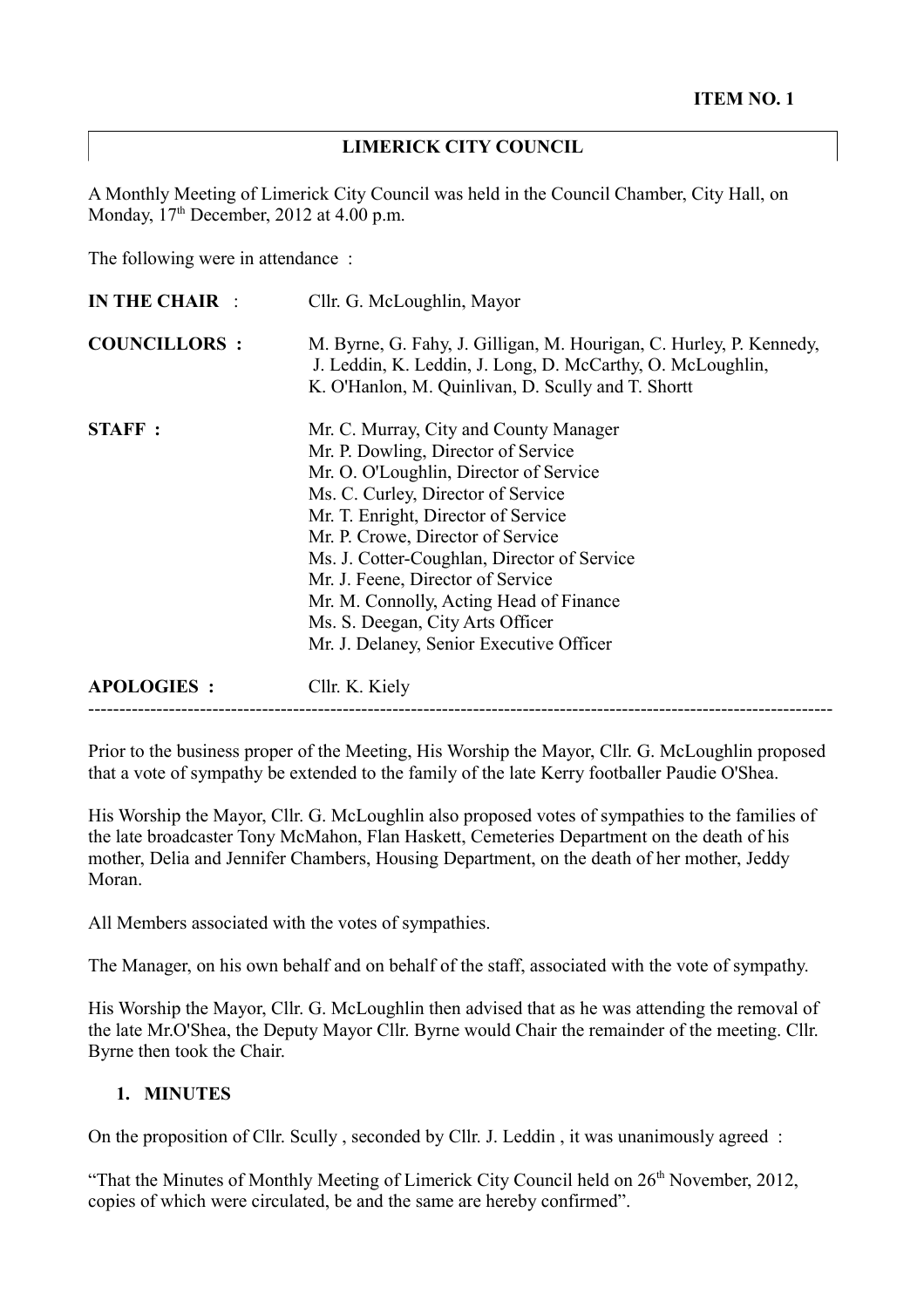## **2. MINUTES**

On the proposition of Cllr. Hourigan , seconded by Cllr. Scully, it was unanimously agreed :

"That the Minutes of Adjourned Monthly Meeting of Limerick City Council held on 3<sup>rd</sup> December, 2012, copies of which were circulated, be and the same are hereby confirmed".

#### **3. CHAIRMAN'S REPORT AND RECOMMENDATION, CULTURAL AND SPORTING STRATEGIC POLICY COMMITTEE MEETING HELD ON 4TH NOVEMBER, 2012.**

The Chairman's Report, Cultural and Sporting Strategic Policy Committee Meeting held on 4<sup>th</sup> November, 2012, was noted.

It was proposed by Cllr. Hourigan , seconded by Cllr. J. Leddin and unanimously agreed to approve the following recommendation from the Cultural and Sporting Strategic Policy Committee Meeting held on 4<sup>th</sup> November, 2012 :

"That Limerick City Council, in partnership with Limerick Regeneration, Weston Villas and Prospect FC, redevelop and upgrade Caledonian Park on a similar design and model used for Shelbourne Park, to include soccer pitches, perimeter running track and associated facilites".

In response to a query from Cllr. J. Leddin, the City Manager advised that he was confident that the required structure and staffing would be put in place in time to ensure a comprehensive programme of events for the City of Culture in 2014.

Cllr. Scully reminded the Council, during the discussion on The Gathering, of Limerick links with the rest of the world through the 'Wild Geese'.

In reply to members' queries regarding the Museum, the City Manager advised that every effort would be made to find a permanent home for the Museum but reminded councillors that visitors figures in it's temporary location were actually up on last year.

Cllr.Fahy welcomed the improvement works to the Rathbane Golf Course.

## **4. CORRESPONDENCE**

Submitted list of tenders opened in respect of the following :

- Steel Work and Fencing for Local Authority Housing;
- Building Energy Rating (BER) Accessors Panel for Home and Community Department;

Cllr. O' Hanlon was critical of the lack of progress in arranging a meeting with Bus Eireann on the new bus Routes. It was noted that the National Transport Authority had a role in the new routes and it was unanimously agreed to write to both organizations requesting that they meet with the Council on the matter.

# **5. DISPOSAL OF PROPERTY**

It was proposed by Cllr. J. Leddin , seconded by Cllr. Scully and unanimously agreed to approve Disposal of Property as follows in accordance with Notices already circulated under Section 183 of the Local Government Act, 2001 :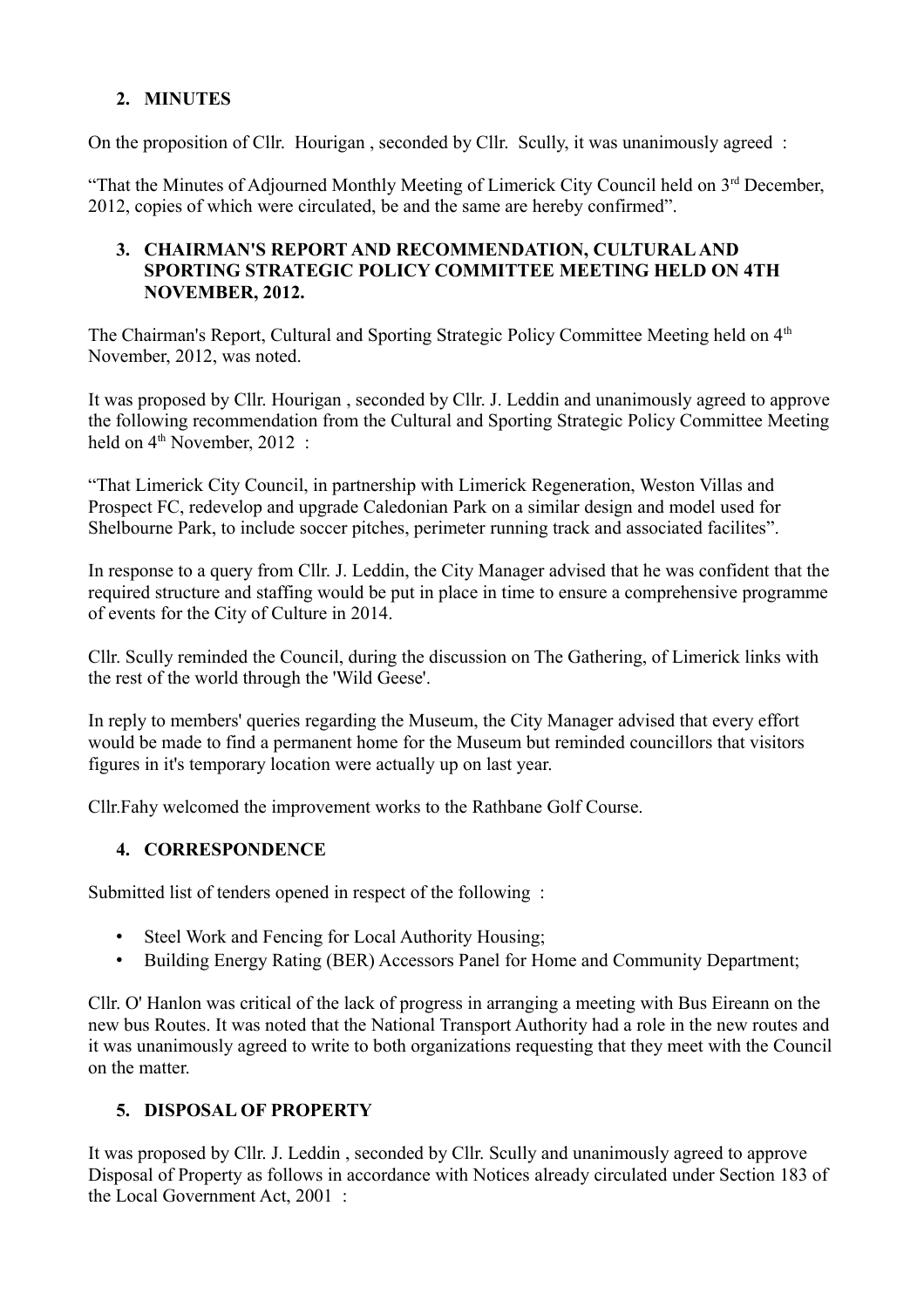- (a) Disposal of premises consisting of a dwelling house situate at 39, Ballyclough Avenue, Ballinacurra Weston, in the City of Limerick and outlined hatched red on Drawing No. TP 281 to Susan Dunne.
- (b) Disposal of premises consisting of a dwelling house situate at 12, Rowan Court, Kennedy Park, in the City of Limerick and outlined hatched red on Drawing No. TP 280 to Desmond and Mary Thompson.

#### **6. PARTICIPATION BY MEMBERS AT CONFERENCES**

It was proposed by Cllr. Hourigan, seconded by Cllr. Scully and unanimously agreed to approve participation by Members at the following conferences :

Elected Members Training Seminar organised by Esperanza Enterprises entitled 'Civil Liability Legislation and How it Affects Local Authorities' Held in The Westport Plaza Hotel, Castlebar Street, Westport, Co. Mayo  $11<sup>th</sup> - 12<sup>th</sup> January, 2013$ Estimated Travel and Subsistence : €318.10 Conference Fee :  $\epsilon$  150.00

Conference organised by Ace Training entitled 'Budget Seminar 2013' Held in The Four Seasons Hotel, Carlingford, Co. Louth  $11<sup>th</sup> - 13<sup>th</sup>$  January, 2013 Estimated Travel and Subsistence :  $\epsilon$ 578.31 Conference Fee :  $\epsilon$  100.00

National Tourism Conference organised by Clare Tourist Council and Clare County Council entitled 'Tourism in Recessionary Times' Held in The Falls Hotel, Ennistymon, Co. Clare  $17^{th}$  -  $19^{th}$  January, 2013 Estimated Travel and Subsistence :  $\epsilon$ 295.95 Conference Fee :  $\epsilon$  6229.00

Elected Members Training Seminar organised by Esperanza Enterprises entitled 'The Criminal Consequences of Breaching Local Authority Regulations' Held in The Manor West Hotel, Killarney Road, Tralee, Co. Kerry  $18^{th}$  -  $19^{th}$  January, 2013 Estimated Travel and Subsistence : €229.49 Conference Fee :  $\epsilon$  = 6150.00

Training Seminar organised by Kadenza Consultances entitled 'Local Electoral Area Boundaries' Held in The Silver Tassie Hotel, Letterkenny, Co. Donegal  $18^{th}$  -  $20^{th}$  January, 2013 Estimated Travel and Subsistence : €616.11 Conference Fee  $\cdot$   $\epsilon$  145.00

Conference organised by TGR Seminars entitled 'Domestic Water Meters for Ireland; Implications for Irish Communities and Business' Held in The Bunratty Castle Hotel, Bunratty, Co. Clare 1<sup>st</sup> - 3<sup>rd</sup> February, 2013 Estimated Travel and Subsistence :  $€86.12$ Conference Fee :  $\epsilon$  145.00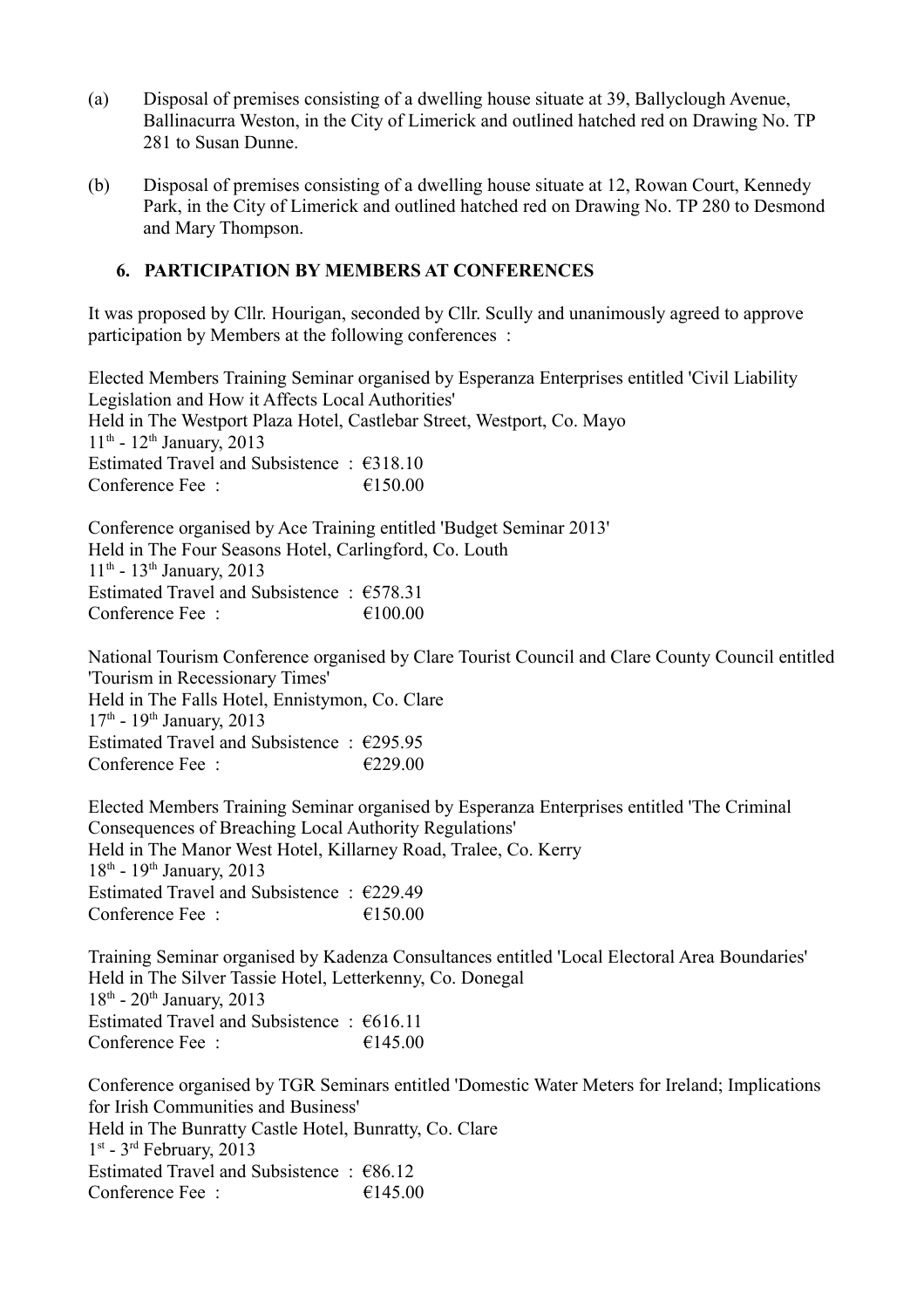# **7. FINANCIAL STATEMENT**

Submitted Financial Statement for the month of November, 2012 which was adopted unanimously on the proposition of Cllr. Scully , seconded by Cllr. Hourigan .

#### **8. LOCAL GOVERNMENT AUDITOR'S REPORT ON ANNUAL FINANCIAL STATEMENT FOR YEAR ENDED 31ST DECEMBER, 2011, INCLUDING THE AUDITED ANNUAL FINANCIAL STATEMENT FOR YEAR ENDED 31ST DECEMBER, 2011.**

The Local Government Auditor's Report on Annual Financial Statement for year ended 31<sup>st</sup> December, 2011, including the Audited Annual Financial Statement for year ended  $31<sup>st</sup>$  December, 2011.

#### **9. EXTINGUISHMENT OF PUBLIC RIGHT OF WAY OVER THEATRE ROYAL LANE, ROAD NO. 349A OFF GRIFFITH'S ROW, LIMERICK.**

It was proposed by Cllr. J. Leddin, seconded by Cllr. Hourigan and unanimously agreed to approve Extinguishment of Public Right of Way over Theatre Royal Lane, Road No. 349A off Griffith's Row, Limerick.

### **10. CENTRALISED NATIONAL DRIVER LICENCE SYSTEM – NDLS**

The report on the Centralised National Driver Licence System – NDLS was noted.

#### **11. PLANNING PROPOSALS AND DECISIONS**

The Meeting noted the list of Planning Proposals under consideration at  $7<sup>th</sup>$  December, 2012 and Decisions taken from 19<sup>th</sup> November, 2012 to 7<sup>th</sup> December, 2012.

#### **12. AN BORD PLEANALA**

The Meeting noted the Decisions taken by An Bord Pleanala from  $19<sup>th</sup>$  November, 2012 to  $7<sup>th</sup>$ December, 2012.

#### **13. DIRECTOR OF SERVICE REPORT DATED 21ST NOVEMBER, 2012**

It was proposed by Cllr. J. Leddin, seconded by Cllr. Hourigan and unanimously agreed to approve Director of Service Report dated 21<sup>st</sup> November, 2012 :

"Amendments to an existing Part 8 Approval Ref. No. C10/3 currently under construction to include – Change of use of the proposed plant room to a one bedroom apartment, reduction in the size of the community room and replacement of the existing large window with two smaller windows, - Provisional of additional parking spaces in the courtyard area – Inclusion of an ESB switch room adjoining bin store 01., - Repositioning of Bin Store 2 at Cliona Park, Moyross, Limerick" (C12/4)